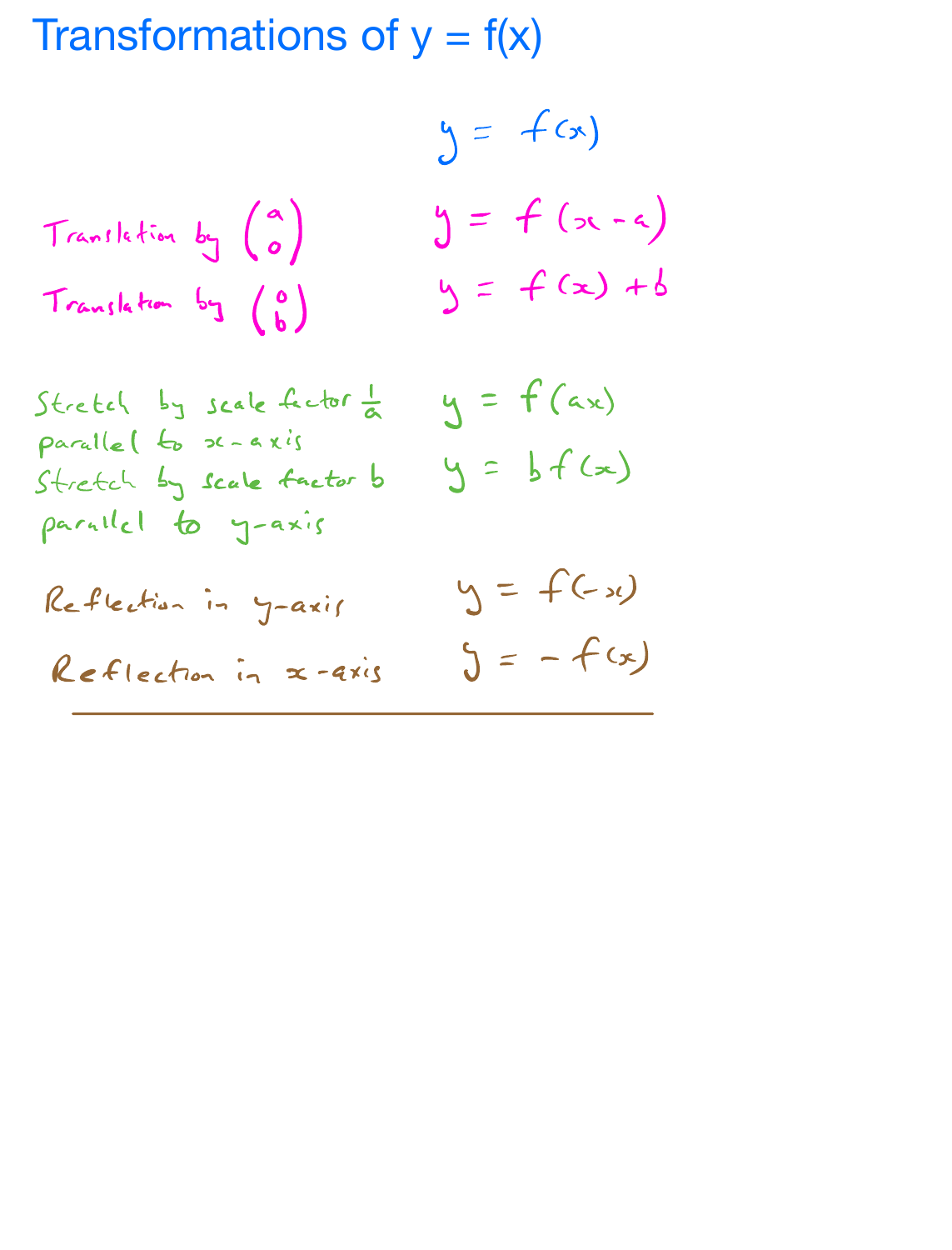

 On each diagram show clearly the coordinates of the maximum point and of each point at which the curve crosses the *x*-axis.

(a) 
$$
y = 2f(x)
$$
, (3)

$$
(b) y = f(-x).
$$

**(3)**

**(1)**

The maximum point on the curve with equation  $y = f(x + a)$  is on the *y*-axis.

 (c) Write down the value of the constant *a*.  $a = 2$ 

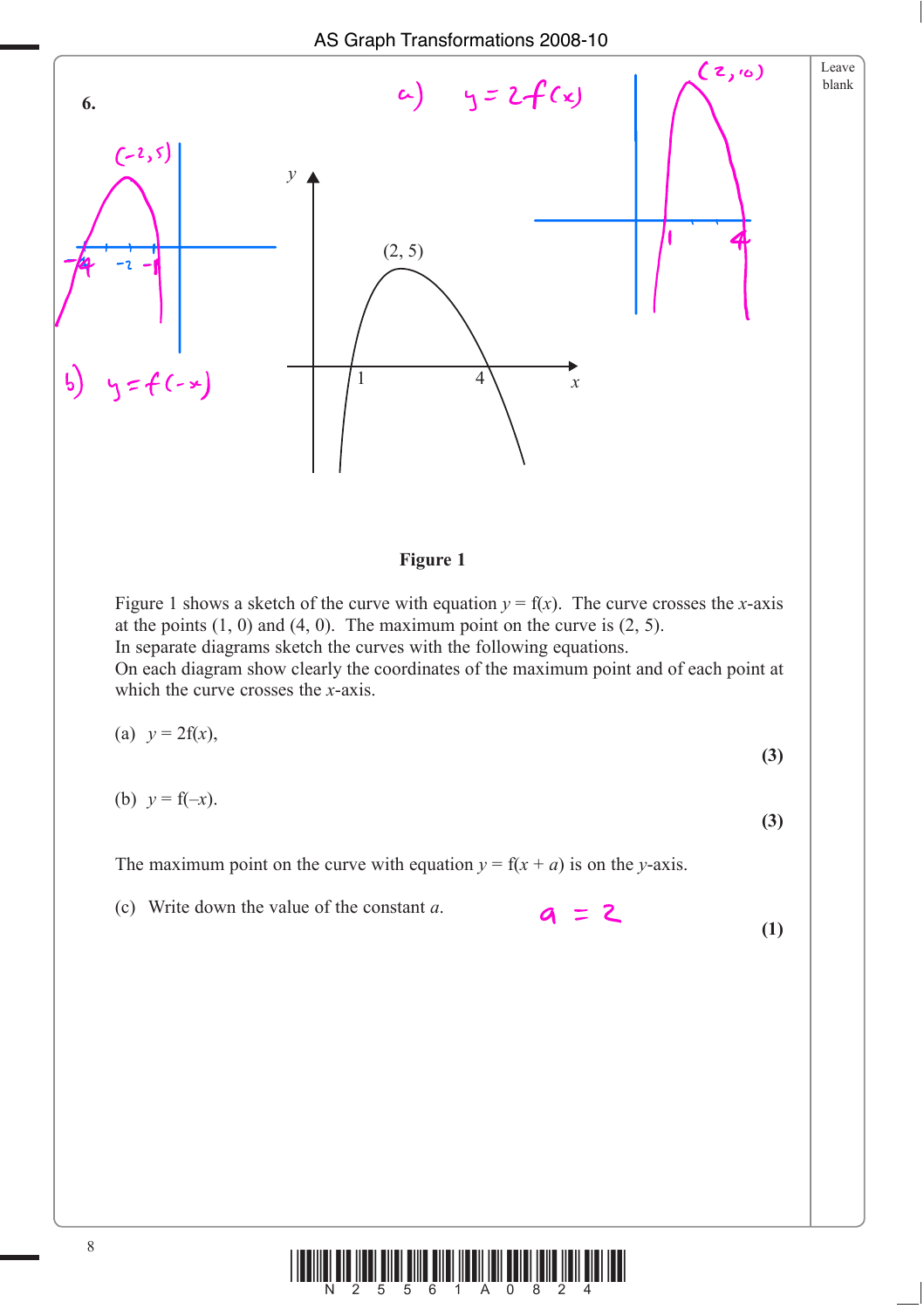

Figure 1 shows a sketch of the curve *C* with equation  $y = f(x)$ . There is a maximum at  $(0, 0)$ , a minimum at  $(2, -1)$  and *C* passes through  $(3, 0)$ .

On separate diagrams sketch the curve with equation

(a) 
$$
y = f(x+3)
$$
, (3)

(b) 
$$
y = f(-x)
$$
.

 On each diagram show clearly the coordinates of the maximum point, the minimum point and any points of intersection with the *x*-axis.

**(3)**

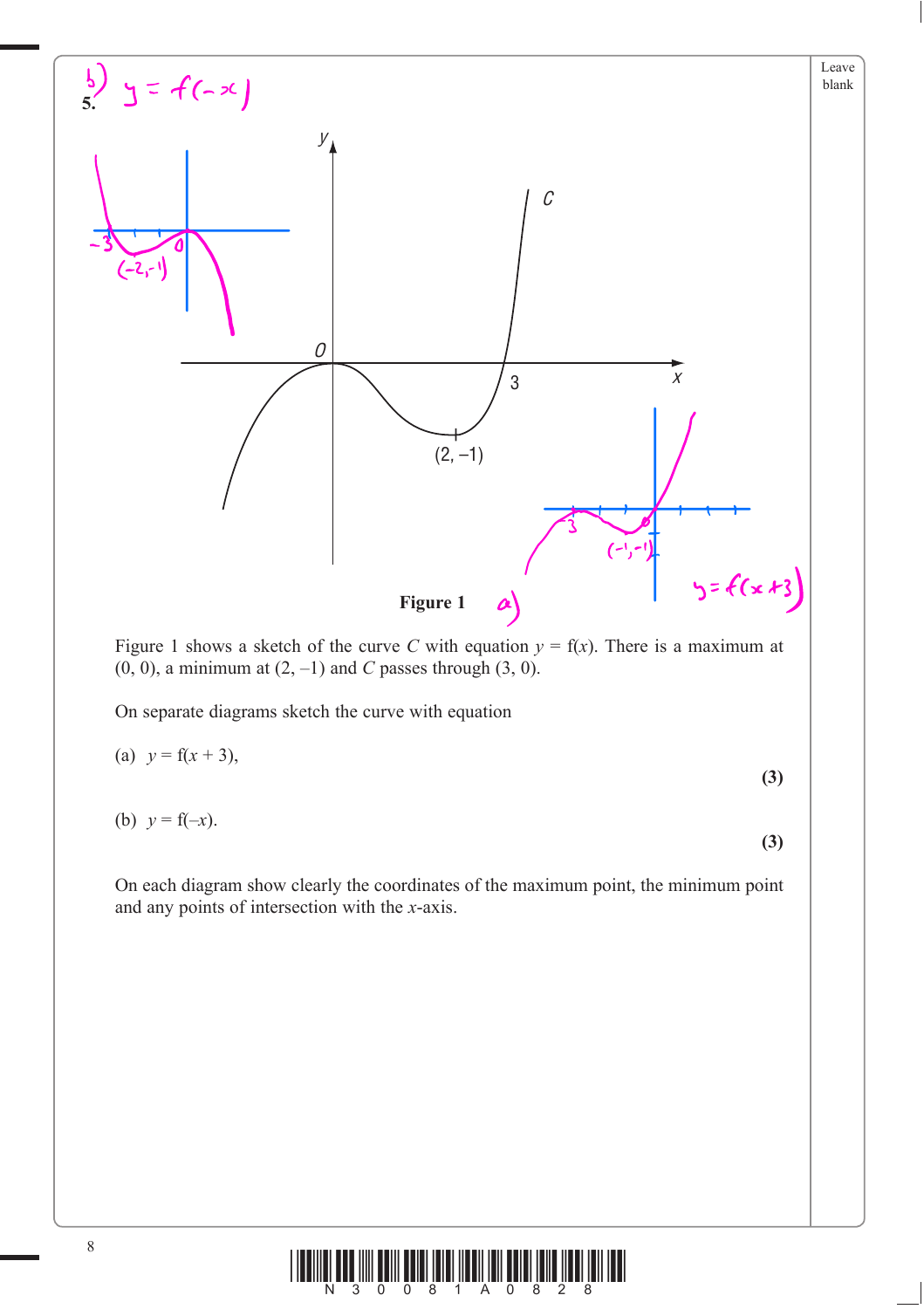





Figure 1 shows a sketch of part of the curve with equation  $y = f(x)$ .

The curve has a maximum point  $(-2, 5)$  and an asymptote  $y = 1$ , as shown in Figure 1.

On separate diagrams, sketch the curve with equation

(a)  $y = f(x) + 2$  **(2)**

$$
(b) \quad y = 4f(x) \tag{2}
$$

(c) 
$$
y = f(x+1)
$$
 (3)

 On each diagram, show clearly the coordinates of the maximum point and the equation of the asymptote.



**8.**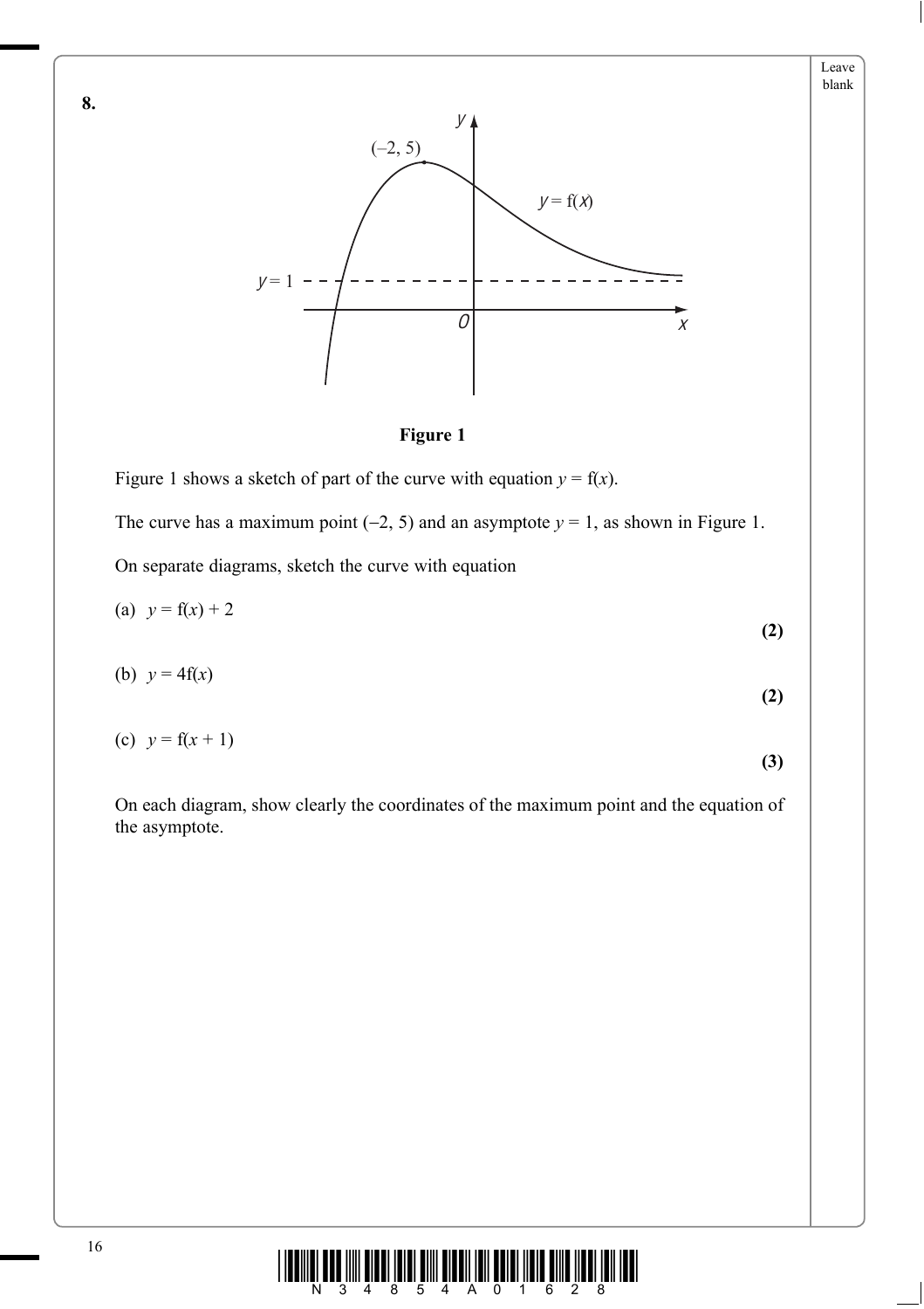





Figure 1 shows a sketch of the curve with equation  $y = f(x)$ . The curve has a maximum point *A* at  $(-2, 3)$  and a minimum point *B* at  $(3, -5)$ .

On separate diagrams sketch the curve with equation

(a) 
$$
y = f(x+3)
$$
  
\n(b)  $y = 2f(x)$  (3)

On each diagram show clearly the coordinates of the maximum and minimum points.

The graph of  $y = f(x) + a$  has a minimum at (3, 0), where *a* is a constant.

(c) Write down the value of *a*.

**(1)**

**(3)**

Leave blank